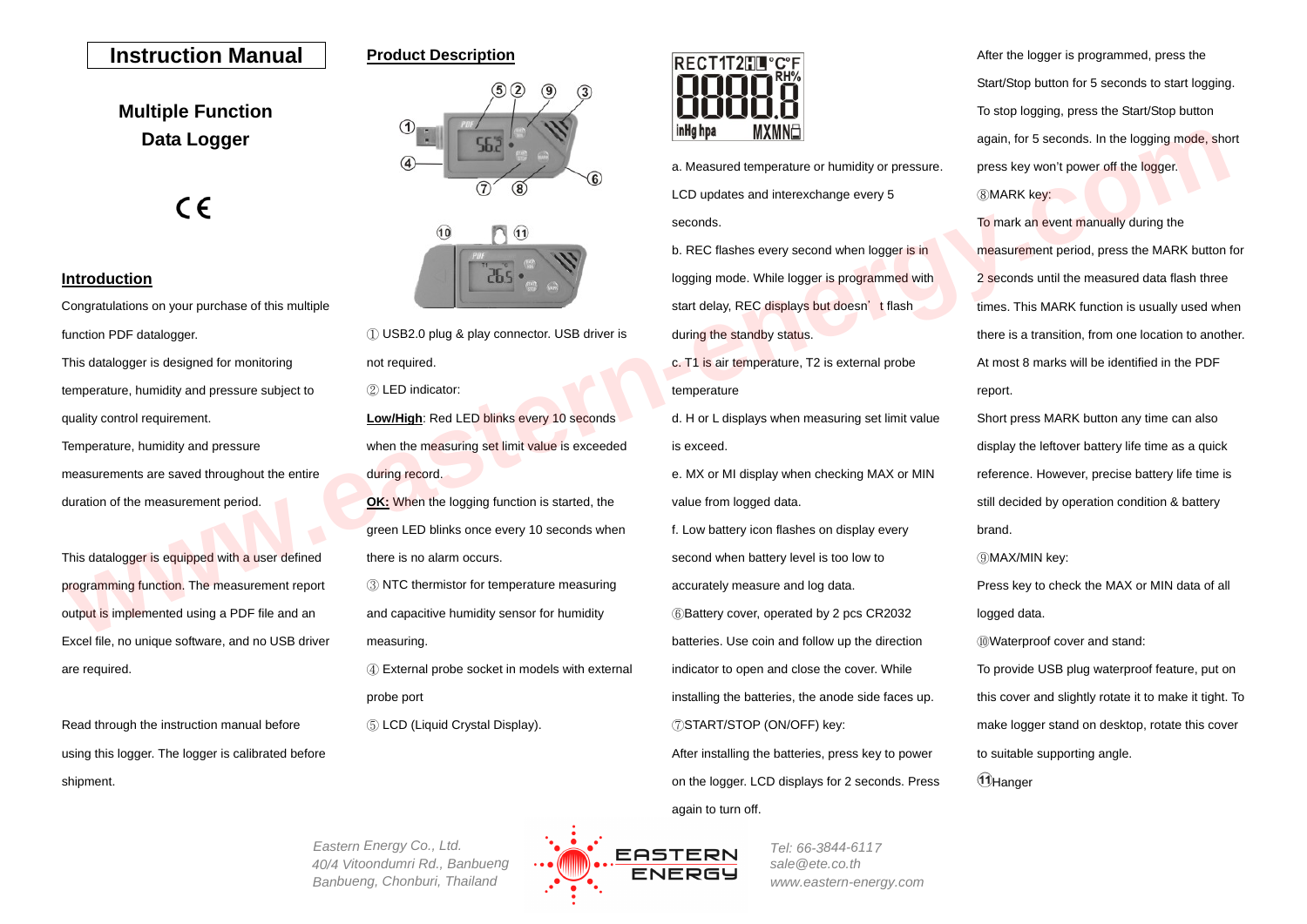## **Operation**

*NOTE:* 

*1. Adobe Reader software is required. 2. Program the logger and generate the PDF and Excel report at room temperature. For example: if the logger is removed from a freezer, it should be allowed to return to the ambient room temperature before generating the PDF report temperature.* 

*3. The executable file for programming the logger is named: PDF Logger Configuration Tool* 

**Step1** Configuring the data logger It is possible to make configuration changes at anytime before the logging function is started. Once the logger is started, configuration changes cannot be made unless stopping the logging first. If the logger is locked with a Password, the Password is required to make configuration changes.

- Press ON/OFF to power on the logger - Connect the data logger to a PC via the USB port. The green LED is ON while building the connection with computer.

- Windows file display window will appear.

- If the correct file folder is not open, click on Folder to view files.

- Open the file " PDF Logger Configuration Tool. exe".

- The default language is English. The user may change it to one of several alternate languages. There are English, German, French, Italian, Spanish and Portuguese.

- To review the instruction manual, you may click "Manual" to open the manual PDF file.

- The user can check the calibration report for the logger by selecting the PDF file named "Calibration Certificate".

- User programmable parameters are as follows: ★Sampling rate

Select the sampling interval you need from 30 seconds to 2 hours.

- ★Start delay
- Select the start delay from 0 min to 24 hours. For example: If the delay is 5 minutes, and the sampling rate is 10 minutes, the real time to log the first temperature measurement is 5 minutes after the START button is pressed. All measurements after the first measurement will be at a 10 minute (or selected) interval. ★Unit of Measurement (UoM) Select the unit that will be displayed on the PDF report and LCD. The selections are Metric or Imperial. In Metric, it is Celsius for temperature and hpa for pressure. In Imperial, it is Fahrenheit

for temperature and inHg for pressure.

★Password

The Password function is default OFF. The user may enable it to prevent unauthorized reprogramming prior to pressing the START button. A Password may have up to 16 alpha or numeric characters.

★Company Name

A user defined name, or descriptor, can be input under Company Name. It will be displayed on the PDF report as the Title, with a maximum of 20 characters.

#### ★Alarm types

Regardless of the Alarm Type, if the red LED is triggered, it won't stop even the reading return to normal range or logging is stopped. The way to stop red alarm LED is to plug logger into computer to generate report or power off the logger.

**Single**: an alarm is triggered immediately when the measured value exceeds the alarm threshold.

**Cumulative**: an alarm is not triggered when the measured value exceeds the alarm threshold, but only once the overall average value during alarm delay duration exceeds the alarm threshold.

**Disable:** No alarm function during the logging

#### process

★Alarm delay The preset alarm delay interval for a single alarm type is always ZERO. The adjustable alarm delay interval for a cumulative alarm type can be 5 minutes to 2 hours.

★Alarm Limits

Select the alarm threshold values. For example: if 2 - 8 deg C is selected, it means that an alarm condition will occur below 2 deg C, or above 8 deg C. The programmable alarm limit of each parameter is limited to one decimal. *To summarize, to activate a alarm when 30 min average value of hazardous alarm delay period is higher than 8*℃*, please program the alarm delay as 30 mins, alarm type as cumulative and range as 2~8*℃ ★Time zone **www.eastern-energy.com**

Before programming the logger the user must assure that the PC is set for the correct time zone. The logger will auto synchronize to the time zone of the PC, when Save is pressed. Time zone changes over the transit distance are not adjusted in the logged data.

The default value of above parameters are: Sampling rate: 5 min Alarm Type: Disable